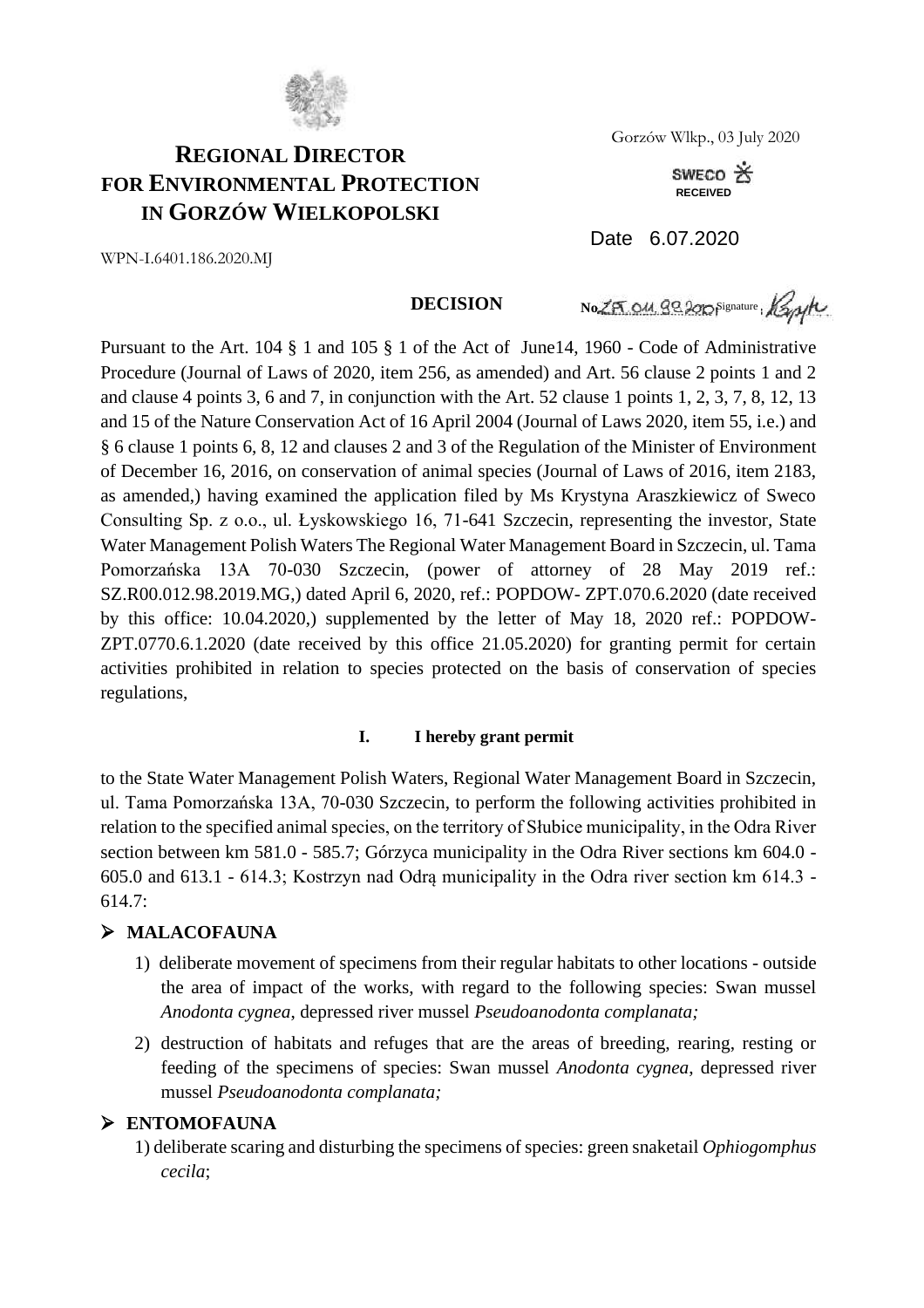## ➢ **ICHTYOFAUNA**

- 1) destruction of wintering sites and other shelters of the specimens of species: European bitterling *Rhodeus amarus,* spined loach *Cobitis taenia*, weatherfish *Misgurnus fossilis*, whitefinned gudgeon *Romanogobio albipinnatus*, stone loach *Barbatula barbatula*, golden spined loach *Sabanejewa aurata,* European river lamprey *Lampetra fluviatilis,* Atlantic sturgeon *Acipenser oxyrinchus* from July 16 until the end of February in the years 2021-2023;
- 2) destruction of habitats and refuges that are the areas of breeding, rearing, resting or feeding of the specimens of species: Amur bitterling *Rhodeus amarus,* spined loach *Cobitis taenia,* weatherfish *Misgurnus fossilis*, white-finned gudgeon *Romanogobio albipinnatus*, stone loach *Barbatula barbatula*, golden spined loach *Sabanejewa aurata,* European river lamprey *Lampetra fluviatilis*, Atlantic sturgeon *Acipenser oxyrinchus* between July 16 and the end of February in the years 2021-2023;
- 3) deliberate movement of specimens from their regular habitats to other locations outside the area of impact of the works, with regard to the following species: European bitterling *Rhodeus amarus,* spined loach *Cobitis taenia,* white-finned gudgeon *Romanogobio albipinnatus* between July 16 and the end of February in the years 2021-2023;
- 4) deliberate scaring and disturbance of the specimens of species: Atlantic sturgeon *Acipenser oxyrinchus,* between July 16 and the end of February in the years 2021-2023;

### ➢ **HERPETOFAUNA**

- 11 deliberate scaring and disturbance of the specimens of species: European fire-bellied toad *Bombina bombina,* common toad *Bufo bufo,* moor frog *Rana arvalis,* European grass frog *Rana temporaria,* pool frog *Pelophylax lessonae,* marsh frog *Pelophylax ridibundus,* sand lizard *Lacerta agilis,* grass snake *Natrix natrix;*
- 2) deliberate movement of specimens from their regular habitats to other locations outside the area of impact of the works, with regard to the following species: European fire-bellied toad *Bombina bombina,* common toad *Bufo bufo,* moor frog *Rana arvalis,* European grass frog *Rana temporaria,* pool frog *Pelophylax lessonae,* marsh frog *Pelophylax ridibundus,* sand lizard *Lacerta agilis,* grass snake *Natrix natrix* within the spring and autumn migration period in the years 2021-2023;

### ➢ **ORNITHOFAUNA**

1) deliberate scaring and disturbance in night-time shelters, in the breeding season, in breeding or rearing areas, or in feeding areas of groups of migratory or wintering birds of the species, i.e.: smew *Mergus albellus,* white-tailed eagle *Haliaeetus albicilla*, Montagu's harrier *Circus pygargus* black stork *Ciconia nigra,* common sandpiper *Actitis hypoleucos*, garganey *Spatula querquedula,* lapwing *Vanellus xanellus*, great egret *Ardea alba*, grey heron *Ardea cinerea*, middle spotted woodpecker *Dendrocopos medius*, green woodpecker *Picus viridis*, common rosefinch *Erythrina erythrinus*, rook *Corvus frugilegus*, goldeneye *Bucephala clangula*, redbacked shrike *Lanius collurio,* red kite *Milvus milvus,* moorhen *Gallinula chloropus*, cormorant *Phalacorax carbo,* gadwall *Mareca strepera,* sparrowhawk *Accipiter nissus,*  common redshank *Tringa totanus,* whooper swan *Cygnus cygnus,* mute swan *Cygnus olor,*  common gull *Larus canus,* herring gull *Larus argentatus,* rough-legged buzzard

*Buteo lagopus,* buzzard *Buteo buteo,* merganser *Mergus merganser,* house martin *Delichon*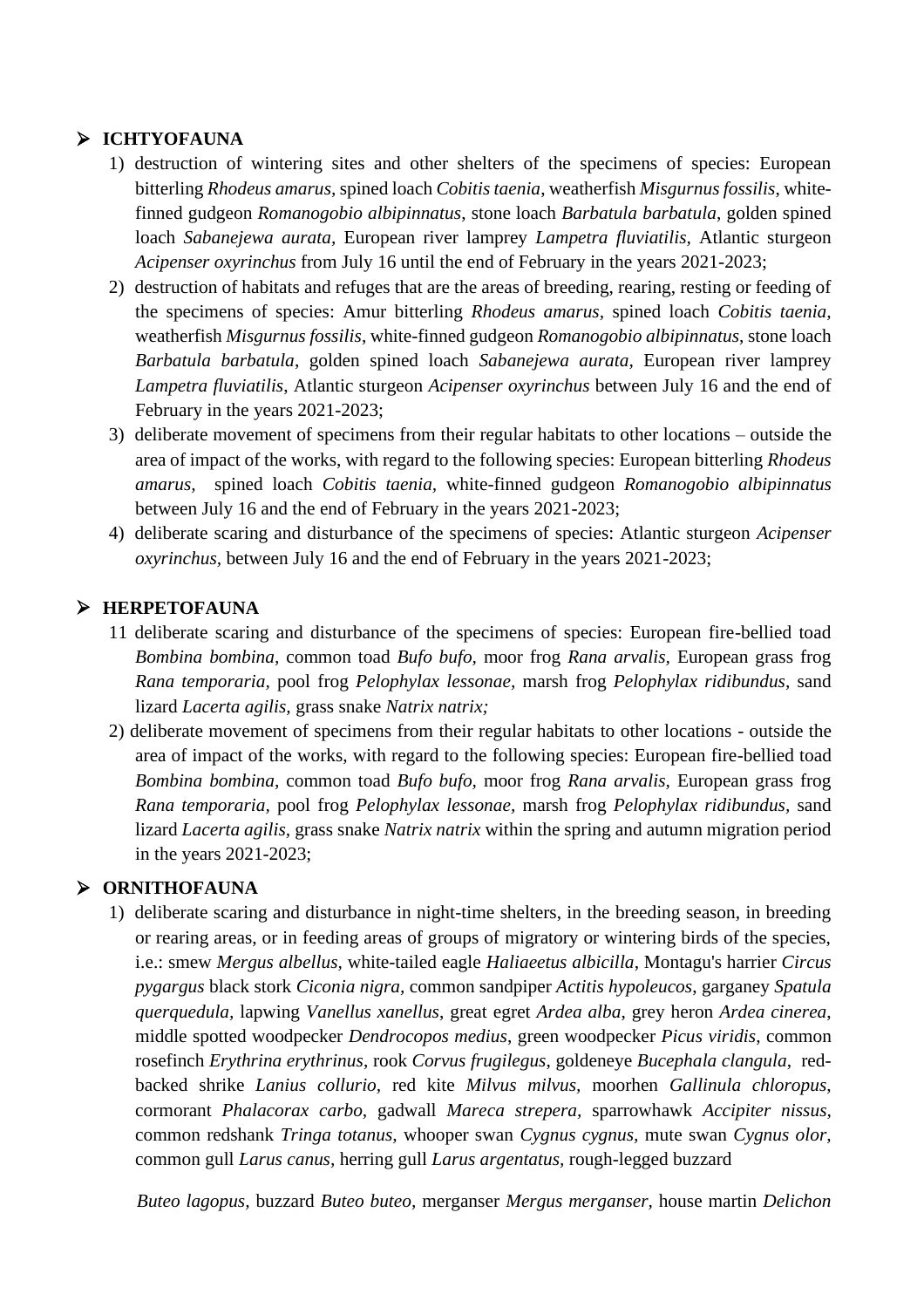*urbicum,*shoveler *Spatula clypeata,* kestrel *Falco tinnunculus,* osprey *Pandion haliaetus,* little ringed plover *Charadrius dubius,* thrush nightingale *Luscinia luscinia,* peregrine falcon *Falco peregrinus,* great grey shrike *Lanius excubitor*, river warbler *Locustella fluviatilis,* blackheaded gull *Chroicocephalus ridibundus,* common grasshopper warbler *Locustella naevia,* Eurasian wigeon *Anas penelope,* hooded crow *Corvus cornix,* crane *Grus grus;*

2) destruction of habitats or refuges that are the sites of breeding, rearing, resting, migration or feeding of specimens of the following species: garganey *Spatula querquedula* (2 breeding pairs), moorhen *Gallinula chloropus* (2 specimens), sandpiper *A ctitis hypoleucos* (1 breeding pair), gadwall *Mareca strepera* (3 breeding pairs), river warbler *Locustella fluviatilis* (5 breeding pairs), shoveler *Spatula clypeata* (15 specimens) between 1 August and the end of February in the years 2021-2023;

### ➢ **MAMMALS (EXCL. BATS)**

- 1) destruction of habitats or refuges that are the sites of breeding, rearing, resting, migration or feeding of specimens of the species: otter *Lutra lutra*, European beaver *Casotrfiber* between 16 July and the end of February in the years 2021-2023;
- 2) deliberate scaring and disturbance of specimens of species, i.e.: otter *Lutra lutra,* European beaver *Casotr fiber,* wolf *Canis lupus,* weasel *Mustela nivalis,* stoat *Mustela eremita,* common shrew *Sorex minutus,* pygmy shrew *Sorex minutus,* mole *Talpa europaea:*
- 3) destruction of wintering sites and other shelters for specimens of the following species*:*  common shrew *Sorex minutus,* water vole *Arvicola amphibius*, wood mouse *Apodemus sylvaticus* from 16 July to the end of February 2021-2023;

### ➢ **CHIROPTEROFAUNA**

1) deliberate scaring and disturbance of specimens of species, i.e. Nathusius' pipistrelle *Pipistrellus nathusii*, common pipistrelle *Pipistrellus pipistrellus*, soprano pipistrelle *Pipistrellus pygmaeus*, common noctule *Nyctalus noctula*, serotine bat *Eptesicus serotinus*, Daubenton's bat *Myotis daubentonii*, pond bat *Myotis dasycneme*,

in connection with the implementation of the planned project as part of the Odra-Vistula Flood Protection Project entitled: *"Task 1B.2 Stage I and Stage II Modernisation works on boundary sections of Odra River as part of the Odra-Vistula Flood Management Project",*

### **under the following conditions:**

- 1. activities covered by this permit should be carried out under the supervision of the Environmental Team of the construction works Contractor;
- 2. the works will be carried out in daylight hours and the time of execution of the requested activities will be limited to the necessary minimum;
- 3. Unionidae mussels will be caught by hand nets on shallows, bottom dredge in deeper places and moved from endangered areas along reconstructed groynes to safe places (groyne fields where work has not yet been undertaken or has already been completed).
- 4. the breeding site of the moor frog (602.1 km near the embankment) should be visibly marked in order to avoid damage;

### **This permit remains valid until 28 February 2023.**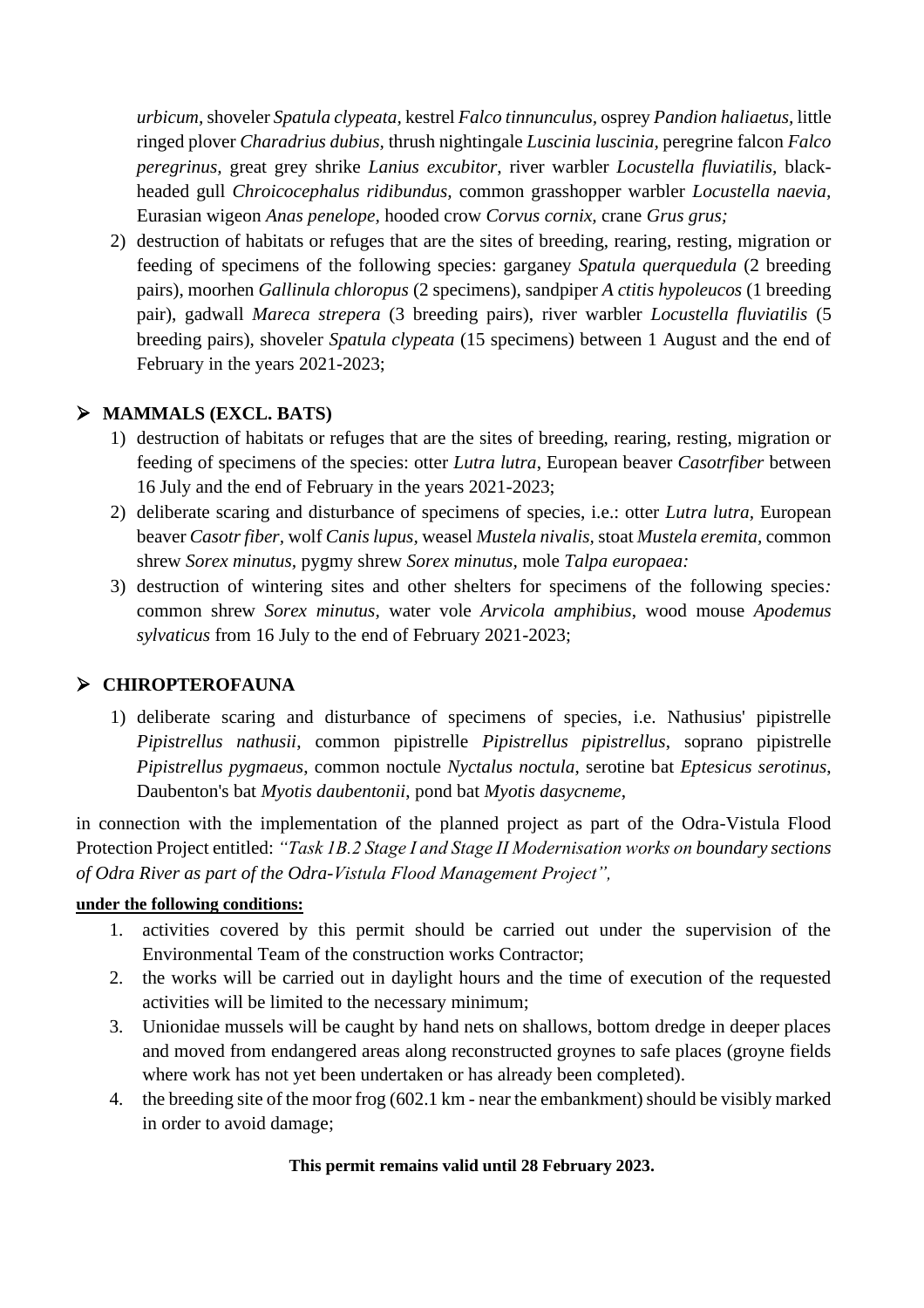I further oblige the Applicant to provide the Regional Director for Environmental Protection in Gorzów Wielkopolski with a report on the extent to which this permit has been used, **until 31 March 2023.** The report must refer the number of this decision.

#### **II. I hereby discontinue**

the proceedings for issuing this decision, in the part concerning the following activities:

- 1) collecting, keeping and possessing specimens of the following species: swan mussel *Anodonta cygnea,* depressed river mussel *Pseudoanodonta complanata;*
- 2) collecting, keeping and possessing specimens of the species amur bitterling *Rhodeus amarus,* spined loach *Cobitis taenia* and white-finned gudgeon *Romanogobio albipinnatus* from July 16 until the end of February;
- 3) collecting, keeping and possession of specimens of species: European fire-bellied toad *Bombina bombina*, common toad *Bufo bufo,* moor frog *Rana arvalis,* grass frog *Rana temporaria,* lake frog *Pelophylcac lessonae,* marsh frog *Pelophylax ridibundus,* snake lizard *Lacerta agilis,* grass snake *Natrix natrix* during spring and autumn migration;

since the said proceedings have no grounds.

#### EXPLANATORY STATEMENT

By the letter dated 06 April 2020, ref.: POPDOW- ZPT.070.6.2020 (date received by this office: 10.04.2020,) supplemented by the letter of May 18, 2020 ref.: PDOW-ZPT.0770.6.1.2020 (received by this office on 21.05.2020) Ms Krystyna Araszkiewicz of Sweco Consulting Sp. z o.o., ul. Łyskowskiego 16, 71-641 Szczecin, representing the investor, State Water Management Polish Waters The Regional Water Management Authority in Szczecin, ul. Tama Pomorzańska 13A 70-030 Szczecin, (power of attorney of 28 May 2019 ref.: SZ.ROO.012.98.2019.MG), applied to the Regional Director for Environmental Protection in Gorzów Wielkopolski for a permit to carry out the activities listed below in Słubice municipality at 581.0 - 585.7 km of the river Odra; Górzyca at 604.0 - 605.0 and 613.1 - 614.3 km of the river Odra; Kostrzyn nad Odrą at 614.3 - 614.7 km of the river Odra: MALACOFAUNA collecting, keeping and possessing specimens of the following species: swan mussel *Anodonta cygnea*, depressed river mussel *Pseudoanodonta complanate;* deliberate movement of specimens from their regular habitats to other locations - outside the area of impact of the works: swan mussel *Anodonta cygnea,* depressed river mussel *Pseudoanodonta complanata;* destruction of habitats and refuges that are the areas of breeding, rearing, resting or feeding of specimens of the following species: swan mussel *Anodonta cygnea,* depressed river mussel *Pseudoanodonta complanata;*  ENTOMOFAUNA deliberate scaring and disturbing the specimens of species: green snaketail *Ophiogomphus cecila;* ICHTYOFAUNA destruction of wintering sites and other shelters of specimens of the following species: amur bitterling *Rhodeus amarus,* spined loach *Cobitis taenia*, weatherfish *Misgurnus fossilis*, white-finned gudgeon *Romanogobio albipinnatus*, *Barbatula barbatula*, golden loach *Sabanejewa aurata,* stone loach *Lampetra fluviatilis*, *Acipenser oxyrinchus* from July 16 until the end of February; destruction of habitats and refuges that are the areas of breeding, rearing, resting or feeding of specimens of the following species: amur bitterling *Rhodeus amarus,* spined loach *Cobitis taenia*, weatherfish *Misgurnus fossilis*, white-finned gudgeon *Romanogobio albipinnatus*, *Barbatula barbatula*, golden loach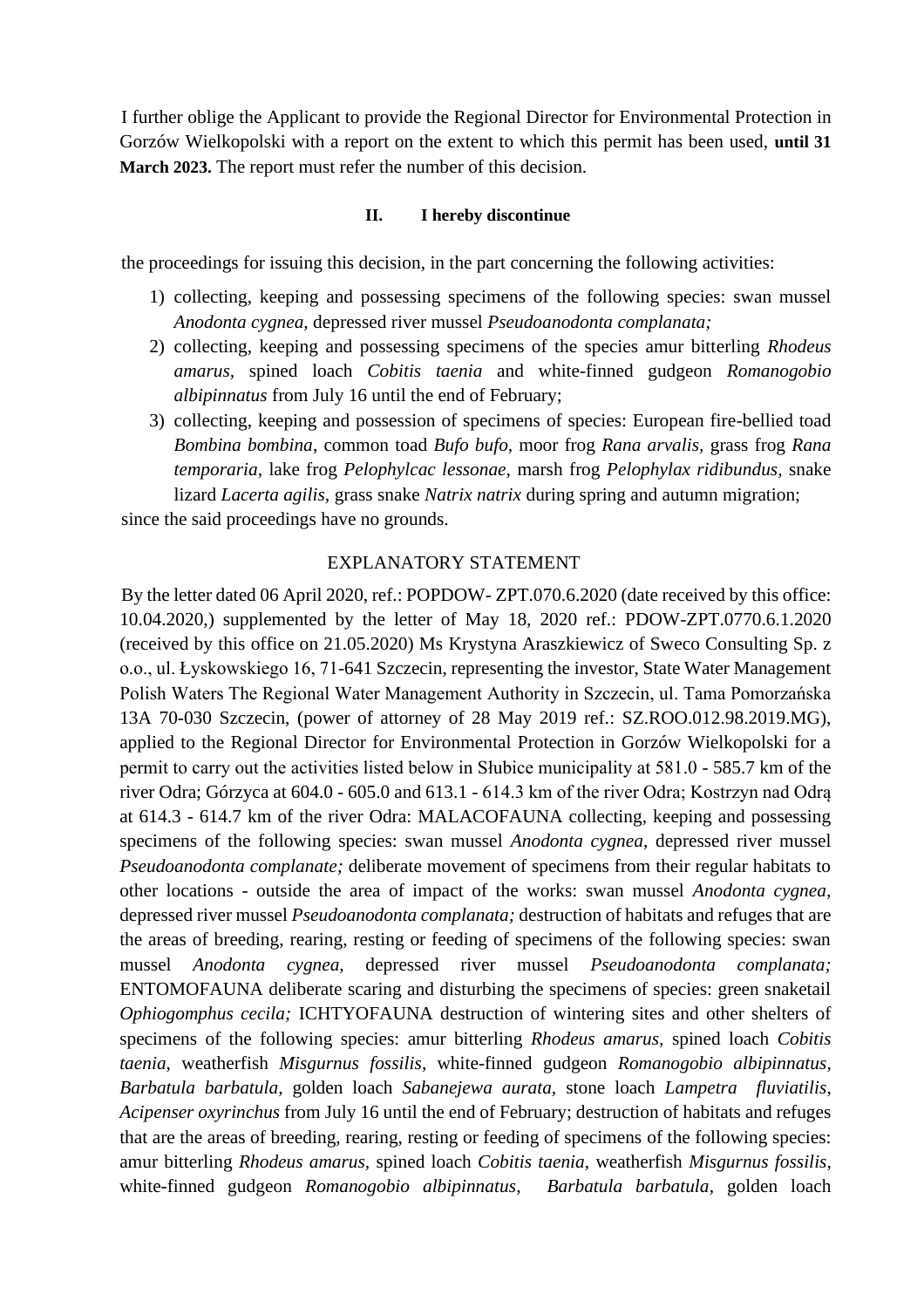*Sabanejewa aurata,* stone loach *Lampetra fluviatilis*, *Acipenser oxyrinchus* from July 16 to the end of February; collecting, keeping and possessing specimens of the following species: amur bitterling *Rhodeus amarus,* spined loach *Cobitis taenia,* white-finned gudgeon *Romanogobio albipinnatus* from July 16 to the end of February; deliberate movement of specimens of the following species outside the area of impact of the works:: amur bitterling *Rhodeus amarus,* spined loach *Cobitis taenia,* white-finned gudgeon *Romanogobio albipinnatus* from July 16 to the end of February; deliberate disturbance and disturbance of specimens of the species: *Acipenser oxyrinchus* from July 16 to the end of February from 16 July to the end of February; HERPETOFAUNA deliberate scaring and disturbance of specimens of species, i.e.: European fire-bellied toad *Bombina bombina,* grey toad *Bufo bufo,* marsh frog *Rana arvalis,* grass frog *Rana lemporaria,* lake frog *Pelophylax lessonae,* marsh frog *Pelophylax ridibundus,* sand lizard *Lacerta agilis,* grass snake *Natrix natrix;* collecting, keeping and possession of specimens, i.e.: European fire-bellied toad *Bombina bombina,* grey toad *Bufo bufo,* marsh frog *Rana arvalis,* grass frog *Rana lemporaria,* lake frog *Pelophylax lessonae,* marsh frog *Pelophylax ridibundus,* sand lizard *Lacerta agilis,* grass snake *Natrix natrix* during spring and autumn migrations; intentional relocation from places of regular residence to other places - outside the area of the work of specimens, i.e. European fire-bellied toad *Bombina bombina,* grey toad *Bufo bufo,* marsh frog *Rana arvalis,* grass frog *Rana lemporaria,* lake frog *Pelophylax lessonae,* marsh frog *Pelophylax ridibundus,* sand lizard *Lacerta agilis,* grass snake *Natrix natrix;* during spring and autumn migration; ORNITHOFAUNA deliberate scaring and disturbance in night-time habitats, in the breeding season in breeding or rearing areas, or feeding areas, of groups of migrating or wintering birds of the following species*:* smew *Mergus albellus,* white-tailed eagle *Haliaeetus albicilla,* Montagu's harrier *Circus pygargus* black stork *Ciconia nigra,* common sandpiper *Actitis hypoleucos,* garganey *Spatula querquedula,* lapwing *Vanellus xanellus,* great egret *Ardea alba,* grey heron *Ardea cinerea,* middle spotted woodpecker *Dendrocopos medius,* green woodpecker *Picus viridis, common rosefinch Erythrina erythrinus, rook Corvus frugilegus,*  goldeneye *Bucephala clangula,* red-backed shrike *Lanius collurio,* red kite *Milvus milvus,*  moorhen *Gallinula chloropus,* cormorant *Phalacorax carbo,* gadwall *Mareca strepera,*  sparrowhawk *Accipiter nissus,* common redshank *Tringa totanus,* whooper swan *Cygnus cygnus,*  mute swan *Cygnus olor,* common gull *Larus canus,* herring gull *Larus argentatus*, rough-legged buzzard, *Buteo lagopus*, buzzard *Buteo buteo*, merganser *Mergus merganser*, house martin *Delichon urbicum*, shoveler *Spatula clypeata*, kestrel *Falco tinnunculus*, osprey *Pandion haliaetus*, little ringed plover *Charadrius dubius*, thrush nightingale *Luscinia luscinia*, peregrine falcon *Falco peregrinus*, great grey shrike *Lanius excubitor*, river warbler *Locustella fluviatilis*, black-headed gull *Chroicocephalus ridibundus*, common grasshopper warbler *Locustella naevia*, Eurasian wigeon *Anas penelope*, hooded crow *Corvus cornix*, crane *Grus grus;* the destruction of habitats or refuges being the areas of breeding, rearing, resting, migration or feeding of specimens of the following species: garganey *Spatula querquedula* (2 breeding pairs), moorhen *Gallinula chlor opus* (2 specimens), common sandpiper *Actitis hypoleucos* (1 breeding pair), gadwall *Mareca strepera* (3 breeding pairs), river warbler *Locustdla fluviatilis* (5 breeding pairs), shoveler *Spatula clypeata* (15 specimens) between 1 August and the end of February; MAMMALS (EXCLUDING BATS) destruction of habitats or habitats constituting the breeding, rearing, resting, migration or feeding area of specimens of species, i.e.: otter *Lutra lutra,* European beaver *Casotr flber* from 16 July to the end of February; deliberate frightening and disturbing of specimens, i.e.: otter *Lutra lutra,* European beaver *Casotr flber,* wolf *Canis lupus,*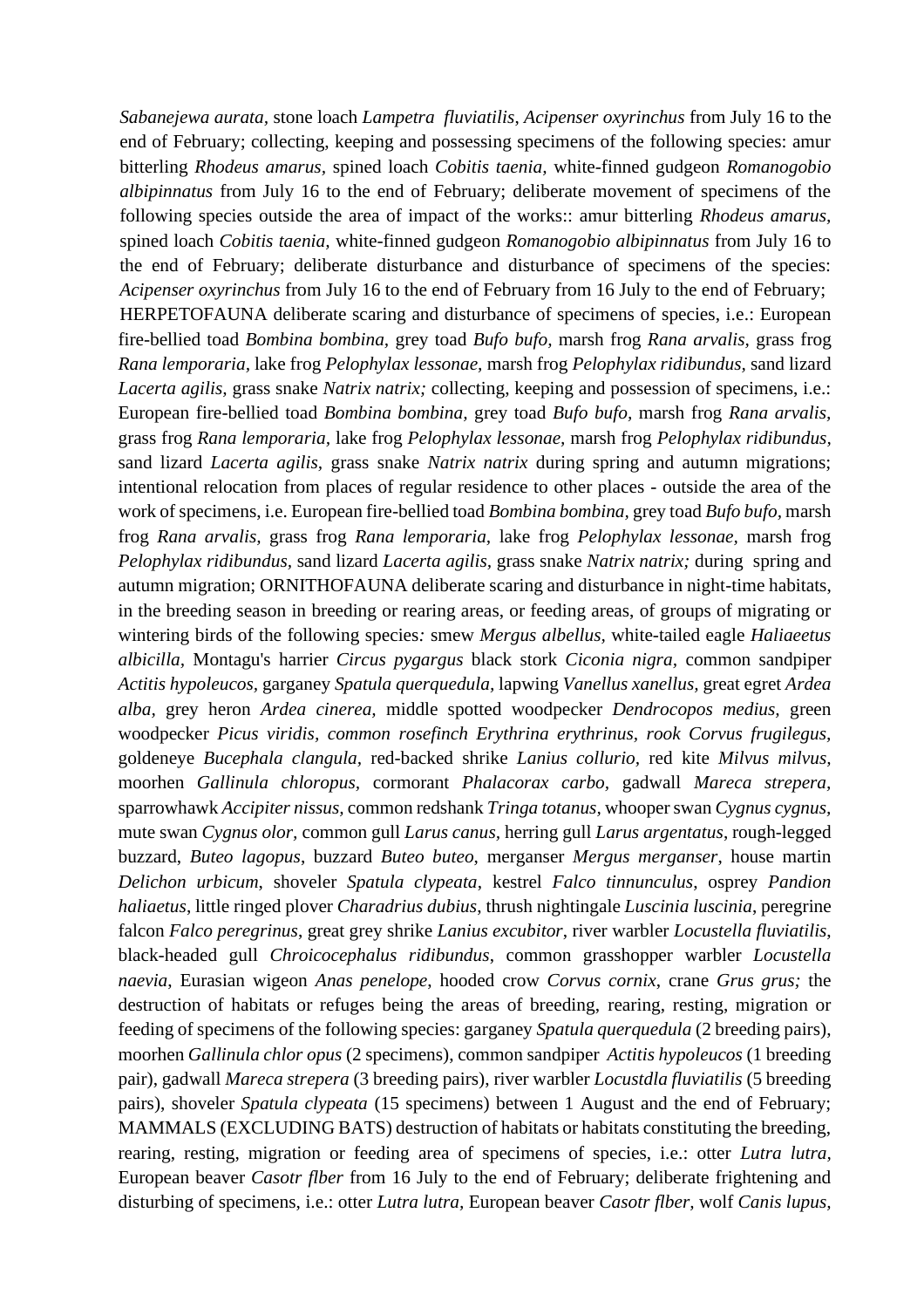weasel *Mustela nivalis,* stoat *Mustela eremita*, common shrew *Sorex minutus*, pygmy shrew *Sorex minutus*, mole *Talpa europaea,* destruction of wintering habitats and other shelters of specimens, i.e.: common shrew *Sorex minutus*, water vole *Arvicola amphibius*, wood mouse *Apodemus sylvaticus* from 16 July to the end of February; CHIROPTEROFAUNA intentional scaring and disturbance of specimens of species, i.e.: Nathusius' pipistrelle *Pipistrellus nathusii*, common pipistrelle *Pipistrellus pipistrellus*, soprano pipistrelle *Pipistrellus pygmaeus*, common noctule *Nyctalus noctula*, serotine bat *Eptesicus serotinus*, Daubenton's bat *Myotis daubentonii*, pond bat *Myotis dasycneme* in accordance with the construction works schedule: 03.2021 - 02.2023 in connection with the implementation of the planned project as part of the Odra-Vistula Flood Protection Project entitled: *"1B.2 Modernization works on boundary sections of Odra River, Stage I to provide Good Condition for Ice–breaking."* The application was accompanied by the environmental permit issued by the Regional Director for Environmental Protection in Szczecin dated 18 March 2020 ref.: WONS-OŚ.4233.1.2017.KK.68 and the Power of Attorney of 28 May 2019, ref.: SZ.R00.012.98.2019.MG for Ms Krystyna Araszkiewicz.

The Regional Director for Environmental Protection in Gorzów Wielkopolski, by his letter dated 08 June 2020, ref.: WPN-I.6401.186.2020.MJ, notified the Applicant about the right of the party to read and comment on the evidence and materials collected before issuing a decision in the matter, pursuant to art.  $10 \tS 1$  of the Act of June 14, 1960 – Code of Administrative Procedure. In the course of the proceedings, the party did not exercise that right and did not file any comments.

Pursuant to Appendix 1 to the Ordinance of the Minister of the Environment of 16 December 2016 on the protection of animal species, green snaketail *Ophiogomphus cecila*, golden loach *Sabanejewa aurata,* sturgeon *Acipenser oxyrinchus*, European fire-bellied toad *Bombina bombina,* moor frog *Rana arvalis,* smew *Mergus albellus,* white-tailed eagle *Haliaeetus albicilla,* Montagu's harrier *Circus pygargus,* black stork *Ciconia nigra,* common sandpiper *Actitis hypoleucos,* garganey *Spatula querquedula,* lapwing *Vanellus xanellus*, great egret *Ardea alba,* grey heron *Ardea cinerea*, middle spotted woodpecker *Dendrocopos medius,* green woodpecker *Picus viridis,* wild woodpecker common rosefinch *Erythrina erythrinus*, rook *Corvus frugilegus*, goldeneye *Bucephala clangula*, red-backed shrike *Lanius collurio*, red kite *Milvus milvus*, moorhen *Gallinula chloropus*, cormorant *Phalacrocorax carbo*, gadwall *Mareca strepera*, sparrowhawk *Accipiter nissus*, common redshank *Tringa totanus*, whooper swan *Cygnus cygnus*, mute swan *Cygnus olor*, common gull *Larus canus*, herring gull *Larus argentatus*, rough-legged buzzard, *Buteo lagopus*, buzzard *Buteo buteo*, merganser *Mergus merganser*, house martin *Delichon urbicum*, shoveler *Spatula clypeata,* kestrel *Falco tinnunculus*, osprey *Pandion haliaetus*, little ringed plover *Charadrius dubius*, thrush nightingale *Luscinia luscinia*, peregrine falcon *Falco peregrinus*, great grey shrike *Lanius excubitor*, river warbler *Locustella fluviatilis*, black-headed gull *Chroicocephalus ridibundus*, common grasshopper warbler *Locustella naevia*, Eurasian wigeon *Anas penelope*, hooded crow *Corvus cornix*, crane *Grus grus,* wolf *Canis lupus,* Nathusius' pipistrelle *Pipistrellus nathusii*, common pipistrelle *Pipistrellus pipistrellus*, soprano pipistrelle *Pipistrellus pygmaeus*, common noctule *Nyctalus noctula*, serotine bat *Eptesicus serotinus*, Daubenton's bat *Myotis daubentonii*, pond bat *Myotis dasycneme.* Whereas, according to Annex 2 to the abovementioned regulation, swan mussel *Anodonta cygnea,* depressed river mussel *Pseudoanodonta complanata,* amur bitterling *Rhodeus amarus,* spined loach *Cobitis taenia,* weatherfish *Misgurnus fossilis,* white-finned gudgeon *Romanogobio albipinnatus,* stone loach *Barbatula barbatula,* river lamprey *Lampetra*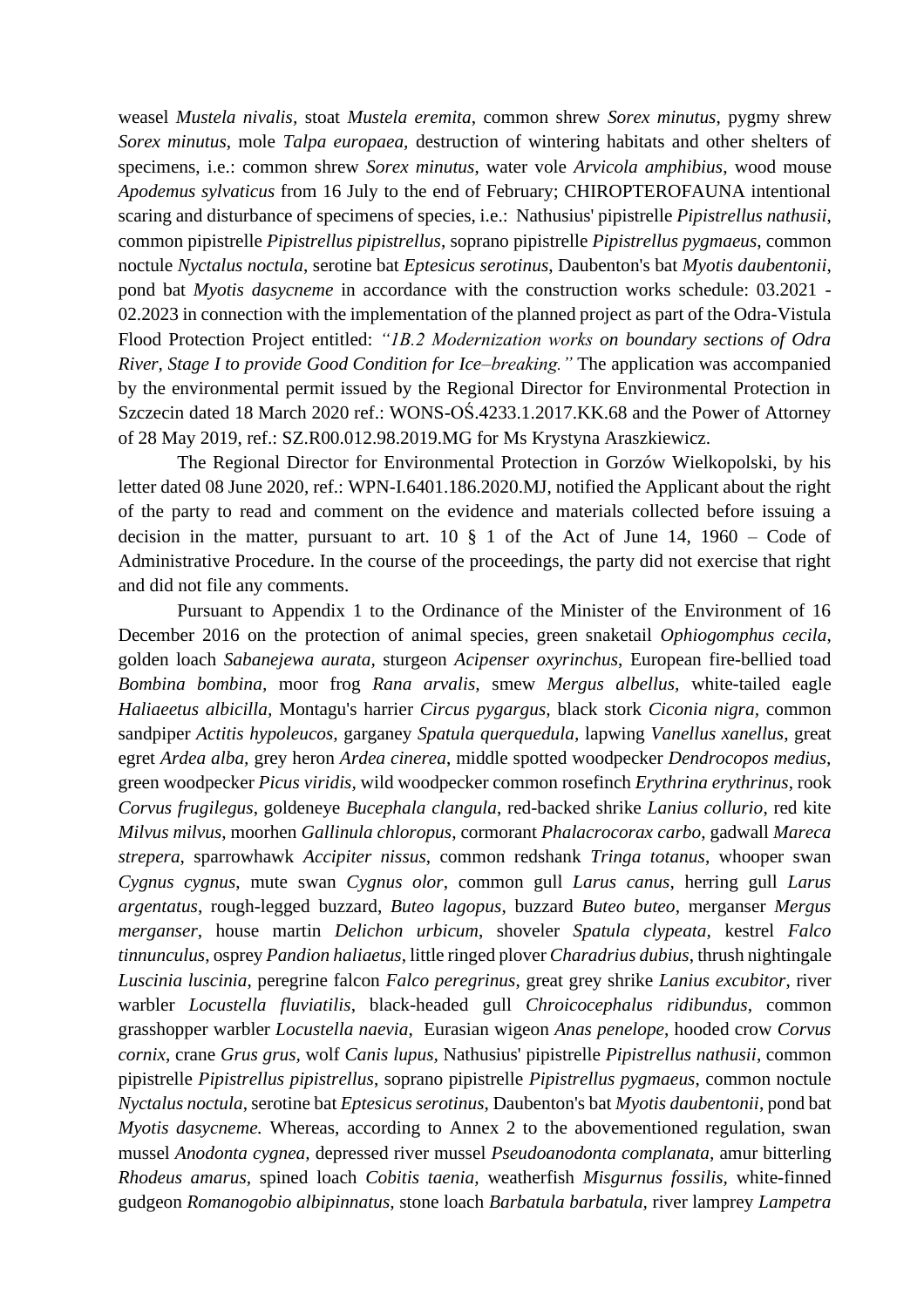*fluviatilis,* grey toad *Bufo bufo,* grass frog *Rana temporaria,* pool frog *Pelophylax lessonae,*  marsh frog *Pelophylax ridibundus,* sand lizard *Lacerta agilis,* grass snake *Natrix natrix,* otter *Lutra lutra,* beaver *Casotr fiber,* weasel *Mustela nivalis,* stoat *Mustela eremita,* common shrew *Sorex minutus,* pygmy shrew *Sorex minutus, mole Talpa europaea,* water vole *Arvicola amphibius,* wood mouse *Apodemus sylvaticus* are partly protected.

With regard to protected wild animals, according to Article 52 (1)(6),(7),(8),(12),(13) and (15) of the Nature Conservation Act of 16 April 2004, collecting, obtaining, keeping, possessing or preparing specimens of species, destroying habitats or habitats being their areas of breeding, rearing, resting, migration or feeding; destroying, removing or damaging nests, anthills, burrows, lairs, feeding grounds, dams, spawning grounds, wintering grounds or other shelters; deliberate scaring or disturbance; deliberate scaring or disturbance in night-time habitats, in breeding season in breeding or rearing areas, or in feeding areas, of groups of migrating or wintering birds, and deliberate movement from regular habitats to other sites, is forbidden. The foregoing has been specified in §6 paragraph 1 items 6, 7, 8 and 12, and paragraphs 2 and 3 of Regulation of the Minister of Environment on conservation of animal species. Pursuant to §6 (2), with regard to the wild animals marked with (1) in Annexes 1 and 2 to the Regulation, there is an additional ban on deliberate scaring or disturbance. Pursuant to §6 (3), wildlife identified by the symbol (2) in Annexes 1 and 2 to the Regulation additionally prohibited is the deliberate scaring or disturbing in night-time habitats, in the breeding period, in breeding or rearing places, or feeding places for migratory or wintering bird groups.

In the light of Article 5(18) of the Nature Conservation Act, a habitat of plants, animals or fungi shall be defined as an area where such plants, animals or fungi exist throughout their life or at any stage of growth. Therefore, works related to the implementation of the investment in question, where protected species can be found, should be treated as habitats of these species subject to legal protection. In consequence, each instance where works restrict the species' access to their regular habitats should be classified as destruction of the habitats of those species, and thus as an infringement of the ban referred to in Article 52(1)(7) of the abovementioned Act. Planned work as part of the investment, where protected species are found, results in the destruction of their habitats. Therefore, the implementation of the investment requires a permit from the Regional Director for Environmental Protection in Gorzów Wielkopolski, issued pursuant to art. 56 paragraph 2 (1) and (2) of the Nature Conservation Act, for derogation from the bans referred to in art. 52 paragraph 1 of the cited act.

Based on Article. 56 paragraph 2 items 1 and 2 of the Nature Conservation Act, the regional director of environment protection in the area of their activity may issue a permit in relation to wild species of protected animals for activities subject to the bans specified in art. 52 paragraph 1 in the absence of alternative solutions, if it does not cause a threat to wild populations of protected species and in the event of the occurrence of one of the conditions specified in art. 56 paragraph 4 items 1-7 of the cited act.

While analysing this case, the fact that the site identified by the Applicant is covered by the Natura 2000 areas The Warta River Mouth (PLC080001), The Middle Odra Valley (PLB080004) and the Słubice Riparian Forests (PLH 080013), as referred to in Article 6 (5) was noted. In the analysed area there is also a landscape park "Ujście Warty", referred to in Article 6 (1) (3) of the cited Nature Conservation Act, and the landscape protection area "Słubice Odra Valley", referred to in Article 6 (1) (4) of the cited Nature Conservation Act. After examining the collected documentation, the Authority excluded the possibility of a negative impact on the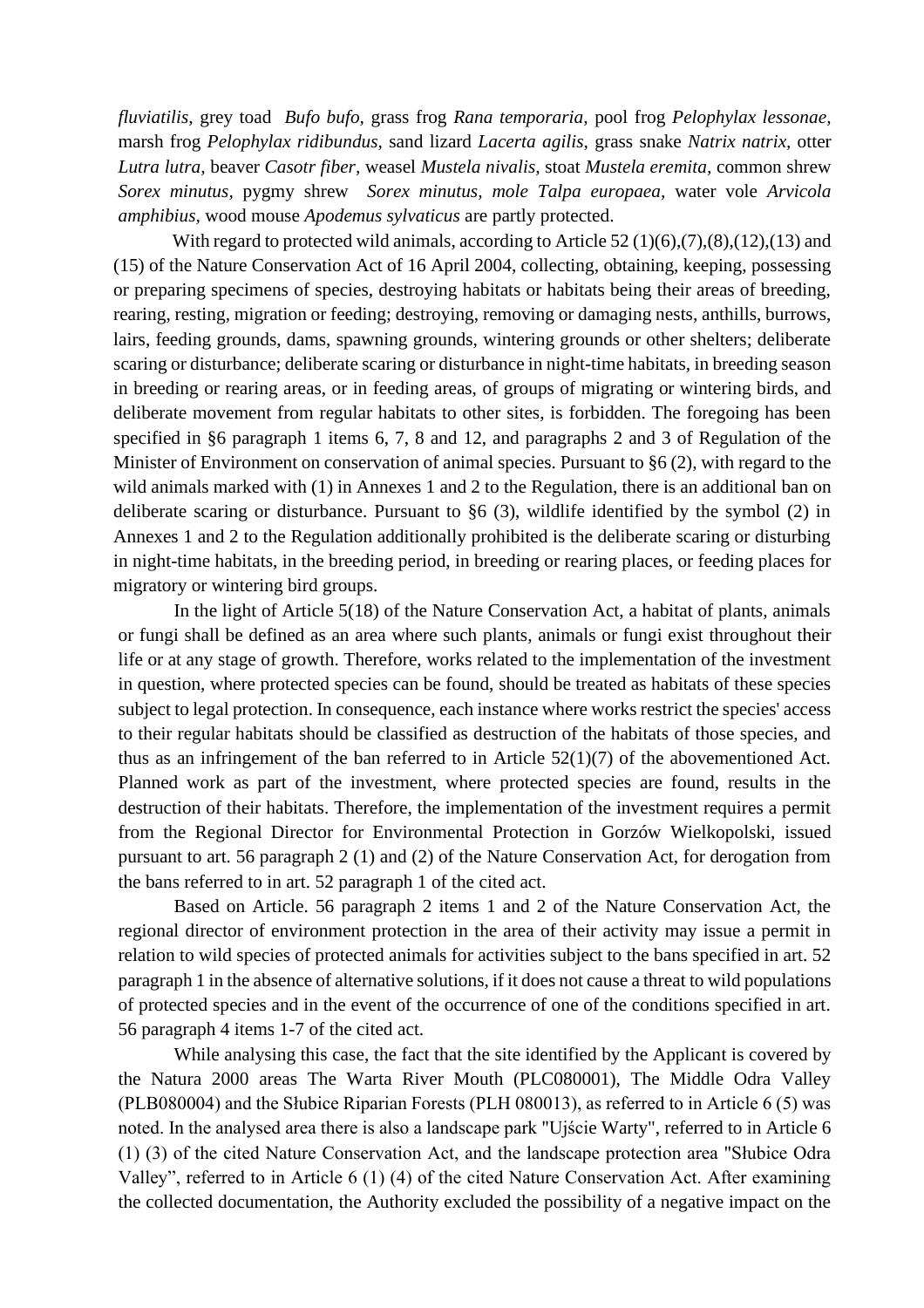conservation objectives of Natura 2000 sites located on the impact of the investment, as confirmed by the decision of the Regional Director for Environmental Protection in Szczecin dated 18 March 2020, which is attached to the application, ref. no.: WONS-OŚ.4233.1.2017.KK.66 of 18 March 2020 specifying the environmental conditions for the project implementation.

In the part of the Party's request for a permit for collecting, keeping and possessing specimens of species, i.e.: Malacofauna - swan mussel *Anodonta cygnea*, depressed river mussel *Pseudoanodonta complanata;* Ichthyofauna - amur bitterling *Rhodeus amarus,* spined loach *Cobitis taenia* and white-finned gudgeon *Romanogobio albipinnatus* from July 16 until the end of February; Herpetofauna European fire-bellied toad *Bombina bombina,* gray toad *Bufo bufo,* moor frog *Rana arvalis,* grass frog *Rana temporaria,* pool frog *Pelophylax lessonae,* marsh frog *Pelophylax ridibundus,* sand lizard *Lacerta agilis,* grass snake *Natrix natrix* during spring and autumn migration, the Authority dismissed the proceedings due to the fact that the applicant indicated in the application the act of deliberate movement from places of regular residence to other places, which, in the opinion of the Authority, is tantamount to capture, thus the procedure for issuing the authorisation of the abovementioned activity was considered to be unsubstantiated and was discontinued pursuant to Article 105 § 1 of the Code of Administrative Procedure. In addition, it should be noted that the collection, keeping and possession operation concerns specimens of species that are permanently kept away from their place of occurrence. In the application, the applicant specified that specimens of the abovementioned species will be released within the scope of the investment outside the place of impact of the ongoing works.

According to the application, the requested activities are necessary to implement the planned project to be carried out as part of the Odra-Vistula Flood Management Project, titled *"Task 1B.2 Stage 1 and Stage II Modernisation works on boundary sections of Odra River as part of the Odra-Vistula Flood Management Project*". According to the information contained in the application, the material scope of the task includes the reconstruction of 60 existing groynes, the demolition of 18 existing groynes, the construction of 1 new longitudinal dam with a total length of approx. 1506.00 m, the reconstruction of fragments of existing revetments, longitudinal dams and river walls in places of contact with new or reconstructed buildings. The investor is State Water Management Polish Waters The Regional Water Management Authority in Szczecin, ul. Tama Pomorzańska 13 A 70-030 Szczecin. The Applicant pointed out in the application that the project consisting in the reconstruction of the river sections indicated in the application is part of the implementation of the provisions of the Polish-German agreement on joint efforts to improve the condition of waterways on the Polish-German border (flood protection, flow and shipping conditions). The Applicant indicated that the execution of works from water, transport of crushed stone by water, transport of beans by land and water was assumed. Therefore, at the construction stage, the transformation of the area will concern only construction sites, including the constructed and reconstructed river control structures. In accordance with the information contained in the application, with regard to malacofauna, the Applicant indicated that during the execution of the works, the principle of limiting interference in the groyne fields, i.e. not removing deposits, leaving shallows and submerged vegetation, collecting all available bivalve molluscs (hand nets on shallows, bottom dredge in deeper places) and moving from areas at risk of work along the reconstructed groynes to safe places (groyne fields where work has not yet been undertaken or has already been completed) will apply. The mussels will be collected and then placed in containers with water and moved to safe places in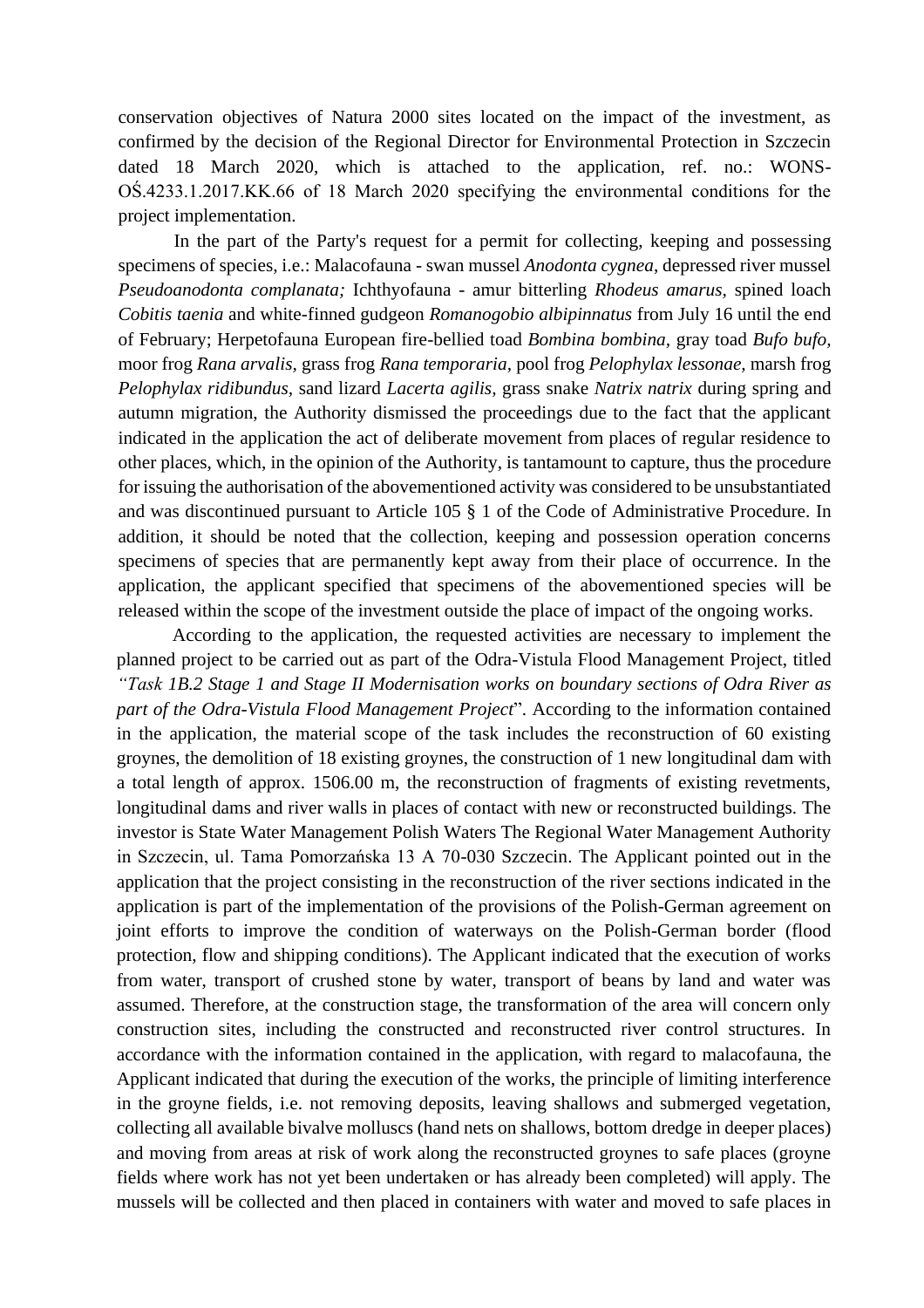the groyne fields. The Applicant pointed out that conducting works from water will have a small, local impact on the green snaketail population. According to the information contained in the application, for ichthyofauna, earthworks in the riverbed carried out during the modernisation and construction of groynes will be carried out between 16 July and the end of February, taking into account spawning, growth and hatching periods for fish. During particularly invasive works carried out during the period October-December, additional protection against spreading of suspension (curtains) will be applied, and if concentrations of suspension higher than 200 mg/1 or dissolved oxygen concentrations  $\langle 4 \rangle$  mg O<sub>2</sub>/l are recorded, work intensity will be reduced by introducing 2-hour breaks. In addition, if concentrations >400 mg/1 of suspension or <3 mg of  $O<sub>2</sub>/l$  are observed, works will be suspended for at least 24 hours until a suspension concentration below 200 mg/l is obtained. The Applicant pointed out that if the bank zone of the area of the planned work is found to be populated by protected species, such as spined loach, amur bitterling and white-finned gudgeon, inhabiting growing submerged and floating hydrophytes, they will be caught and released into the river, above the place of the work. The Applicant indicated that the implementation of the investment may temporarily deteriorate living conditions of herpetofauna. The vast majority of the planned works will be carried out on the water side, however, the possible construction of access roads and material storage yards for the implementation of the project and the adoption of the precautionary principle indicate that there is a risk of local loss of amphibian and reptile habitats. The Applicant pointed out that possible collisions will only occur at few pints and thus will not have a significant negative impact on the condition of individual herpetofauna populations, and that at the current stage no immediate destruction of amphibian and reptile habitats is expected, however, due to the fact that these sites are located in the immediate vicinity of the planned works, it will be necessary to apply minimizing measures in the form of movements from places of regular residence to other places, only if amphibians appear on the construction site during the spring and autumn migrations. In addition, in order to minimise the impact of investment works on herpetofauna (602.1 km - near the embankment), breeding sites of the moor frog will be visibly marked so that it is not damaged by construction equipment when using the road. The Applicant indicated that the noise accompanying the construction works will be a factor causing the scaring of birds from the immediate vicinity of the works sites. However, the impact of noise will not be significant, as most species will be able to use convenient resting and feeding places along the entire Odra river on the border section. Furthermore, this impact will be relatively short term and completely reversible as it will cease to exist when the works are completed. The Applicant also pointed out that the implementation of the project will require cutting down shrubs and trees located on the site of the planned engineering structures, as well as on the route of possible planned access road to the construction sites, in which case a separate request for derogations will be drawn up. The occupation of the site for construction may result in the destruction of breeding habitats of birds or the destruction of habitats in bank slopes or riverside reeds, in which case a separate request for derogations will be drawn up. The Applicant pointed out that scaring animals as a result of investment works and noise will cause most large and medium-sized mammals to move outside the area of the works. The Applicant also pointed out that small-scale impact, consisting in the destruction of shelters - as a result of the operation of heavy equipment, underground corridors and shelters of small mammals (rodents, insectivora, weasels) may be destroyed. As they are common, widespread species, this will not pose a threat to their populations. A more serious threat may be the destruction of the burrows of earth-water mammals, especially European beavers and otters. The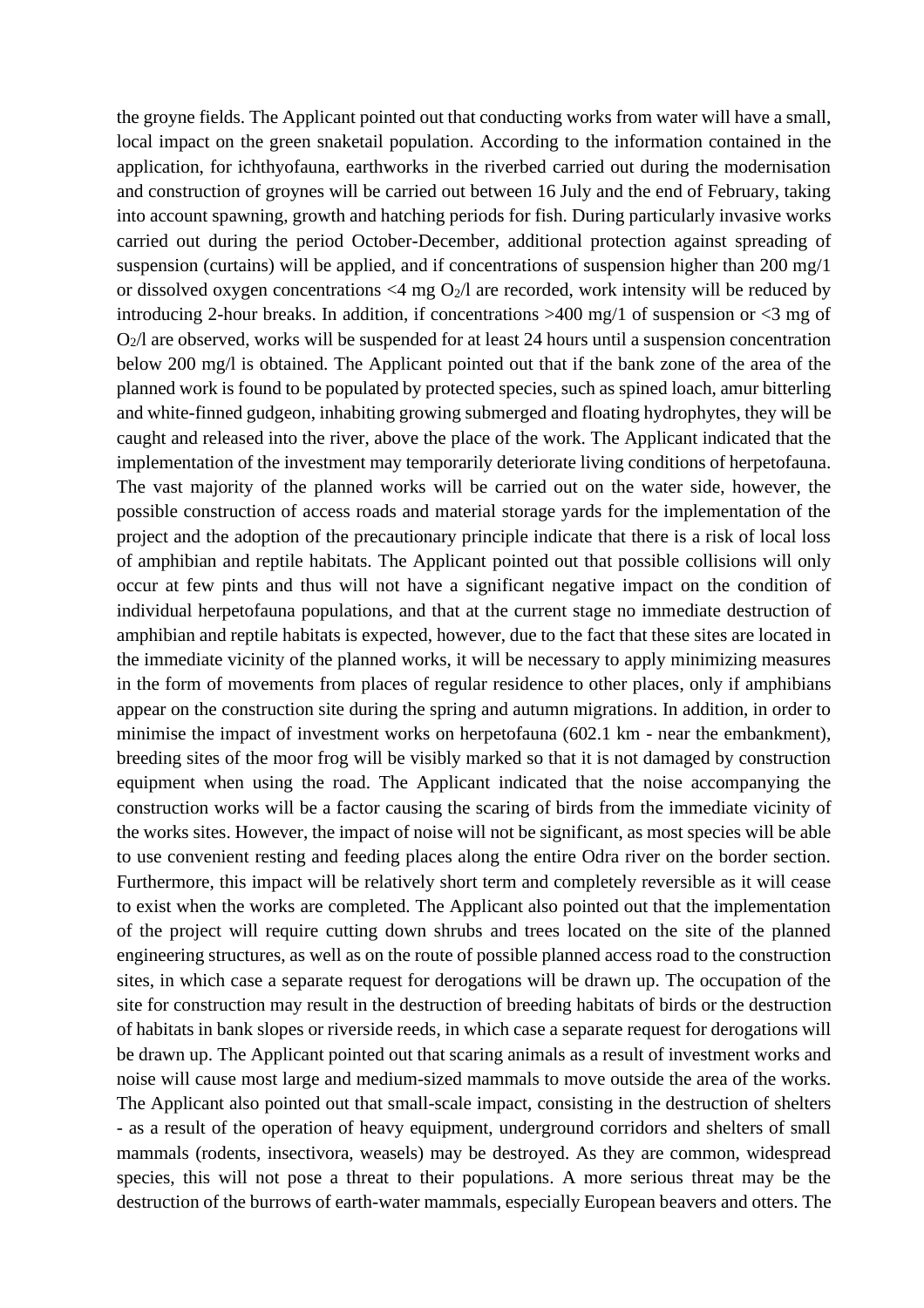burrows of these species may extend up to 3-5 m from the bank of the stream perpendicular to the land. Destruction of the riverbank vegetation and damage to the integrity of the watercourse bank may affect the deterioration of feeding conditions and the destruction of shelters

of these species. The Applicant indicated that during the implementation phase of the investment, the functionality of corridors may be disrupted. However, due mainly to night-time or dawn-dusk activity of mammals, no significant impact of the investment on the passability of wildlife corridors during the implementation phase of the investment is expected, provided that the works are carried out during daytime. The Applicant pointed out that most species of bats registered on the studied sections use open areas of the valley as a feeding ground and seek refuge in trees or buildings. Carrying out works along the bank will result in bats avoiding feeding in this area and choosing forests and trees farther from the banks of the river as day shelters. The Applicant pointed out that if local felling of individual trees is necessary, this may result in the destruction of existing bats' day shelters, in which case a separate request for derogations will be drawn up. As is evident from the application, the actions applied for will be under responsibility of the construction works Contractor, who will appoint an in-house Environmental Team.

In this case, given the location, purpose, and scope of the actions applied for, there is no alternative solution to carry out these actions. Furthermore, the conditions specified in the introduction impose appropriate requirements regarding the protection of the aforementioned species during project execution, in order to maintain their local populations in a favourable conservation status.

Considering the foregoing, pursuant to the requirement laid down in Article 56(4) items 3, 6 and 7 of the Nature Conservation Act, which sets conditions for the Regional Director for Environmental Protection in Gorzów Wielkopolski to issue the requested permit, I have decided to issue the said permit.

With the above in mind, I rule as stated.

#### INSTRUCTION

This decision is appealable – pursuant to Article  $129(1)$  and (2) of the Code of Administrative Procedure, a party may appeal to the General Director for Environmental Protection, through the Regional Director for Environmental Protection in Gorzów Wielkopolski, within 14 days of the date the decision was served.

Please also be advised that pursuant to Article 127a (1) and (2) of the Code of Administrative Procedure, during the time for submitting the appeal, a Party may waive the right to appeal against the public administration authority which issued the decision. The statement of waiver of the right to appeal shall be lodged with the Regional Director for Environmental Protection in Gorzów Wielkopolski. The decision shall become final and binding on the date the public administration authority receives the statement of waiver of the right to appeal from the last of the Parties to the proceedings.

Pursuant to Article 130(4) of the Code of Administrative Procedure, a decision shall be enforceable before the expiry of the term to lodge an appeal if it accepts the requests of all parties.

In order to implement the permit, the Regional Director for Environmental Protection in Gorzów Wielkopolski shall check whether the Applicant fulfils the conditions specified in the permit, and shall withdraw the permit if the conditions are not fulfilled, pursuant to Article 56 (7a) and (7i) of the Nature Conservation Act.